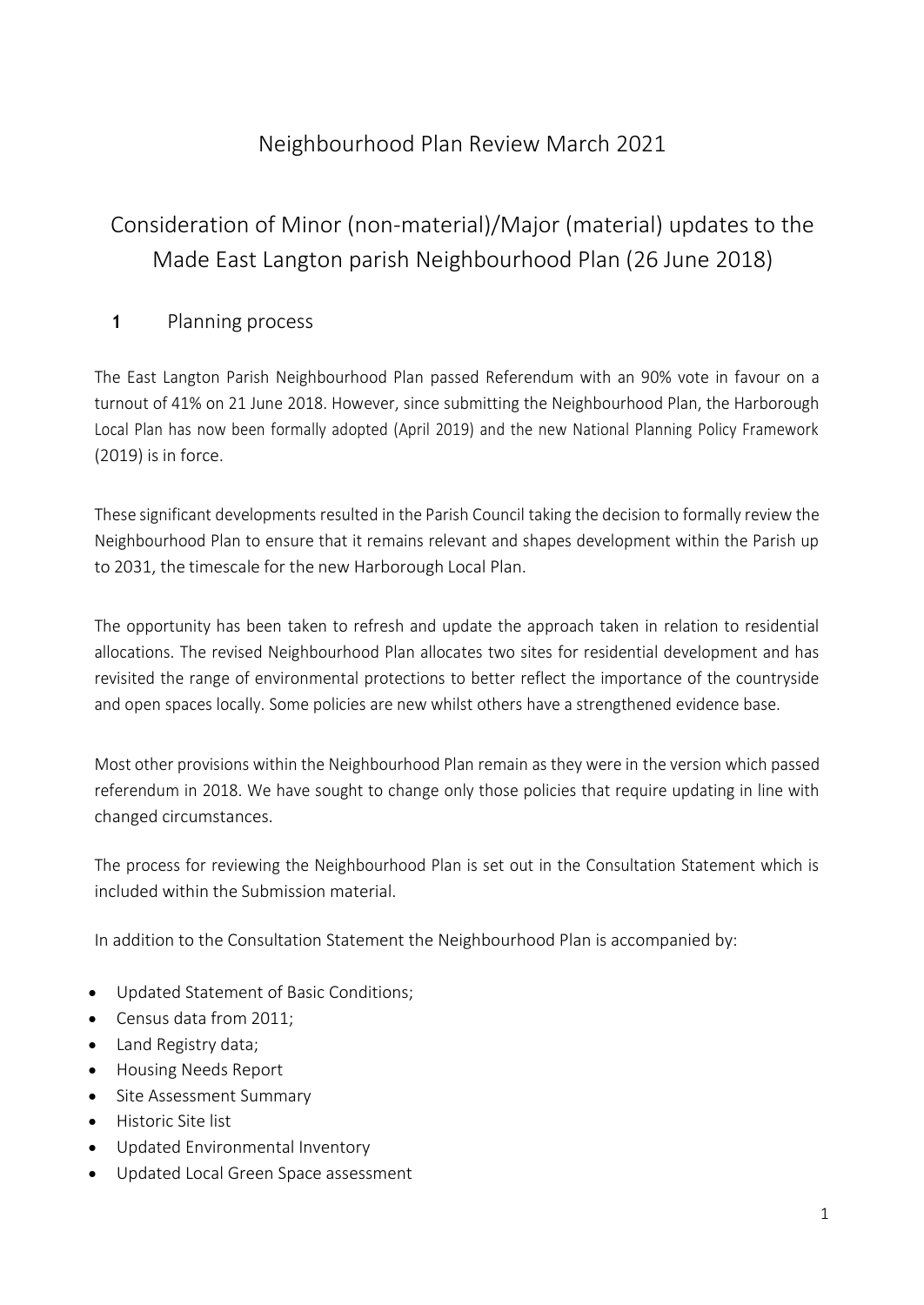- Updated Important Views evidence
- Updated SEA determination/screening
- Updated Regulation 14 Consultation feedback and responses
- Responses to request for confirmation amongst Regulation 14 Consultees as to whether the amendments are considered material or non-material.
- Statement from the Qualifying Body about whether the amendments are considered material or non-material.

# **2** Planning Strategy

The timescale for the Made East Langton Parish Neighbourhood Plan was already aligned to the new Local Plan in reflecting a time period of 2011-2031.

The adopted Harborough Local Plan has removed the Limits to Development which were a part of the Core Strategy 2006-2028. The Neighbourhood Plan has taken the opportunity to reinstate a settlement boundary in order to control development over the Plan period and to reinforce the different approach to development within and outside of the redline boundary.

During the course of the preparation of the original Neighbourhood Plan, and alongside the evolution of the new Local Plan, the housing requirement for east Langton Parish fluctuated sharply.

The residual requirement identified in the Local Plan is for a minimum of 30 new dwellings over the Plan period.

However, since the East Langton Parish Neighbourhood Plan was Made, further revisions have been made to the National Planning Policy Framework (NPPF) in August 2018 and February 2019.

Paragraph 14 of the updated NPPF states that 'the adverse impact of allowing development that conflicts with the neighbourhood plan is likely to significantly and demonstrably outweigh the benefits', under specified circumstances if the Neighbourhood Plan provides additional housing. One of the driving forces behind the decision of the Qualifying Body to review the East Langton Parish Neighbourhood Plan was to take advantage of this opportunity.

# 3 Status of changes

Planning Practice Guidance, reviewed in May 2019, introduces the following categories:

1. Minor (non-material) modifications to a neighbourhood plan or order are those which would not materially affect the policies in the plan or permission granted by the order. These may include correcting errors, such as a reference to a supporting document, and would not require examination or a referendum.

2. Material modifications which do not change the nature of the plan or order would require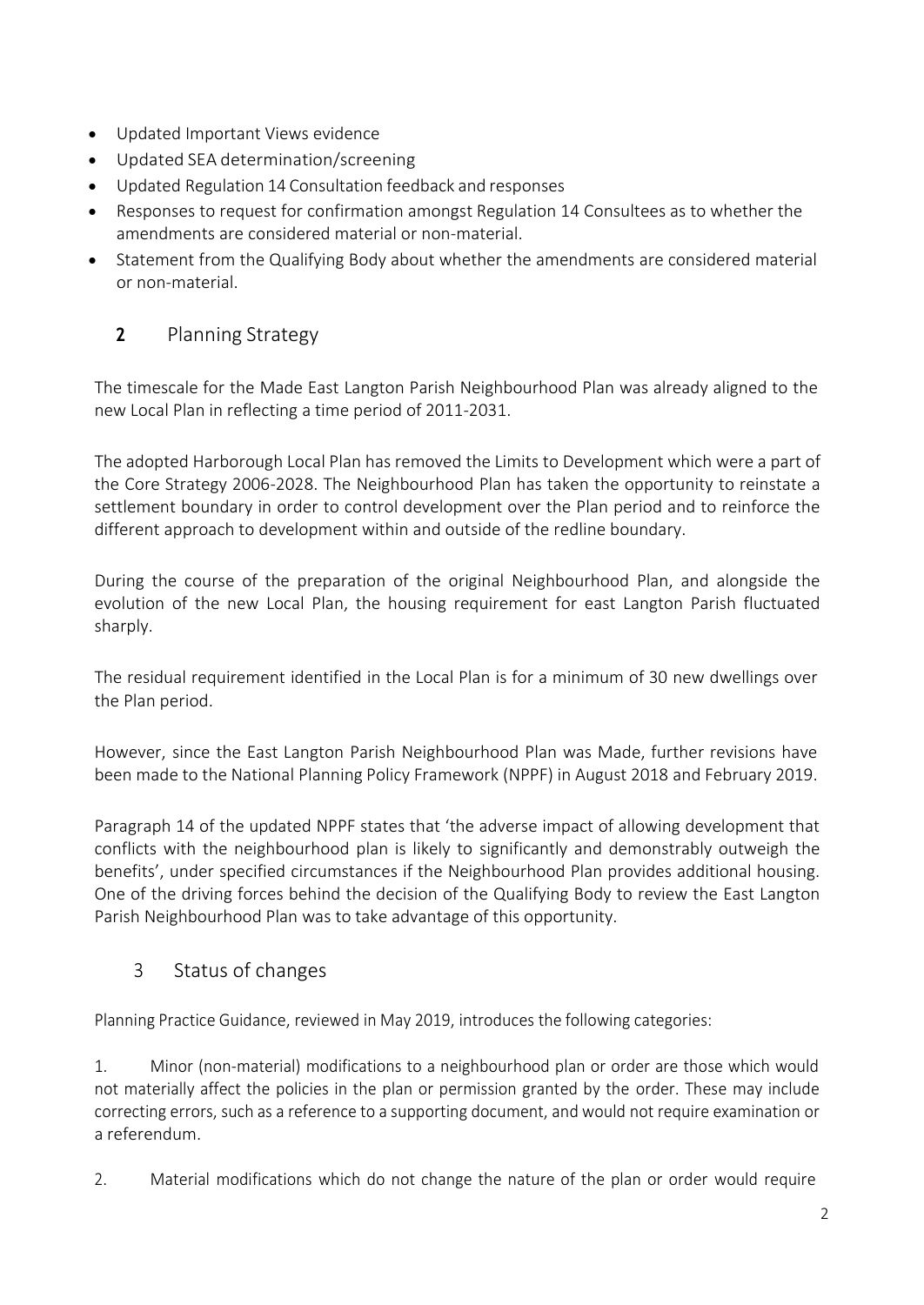examination but not a referendum. This might, for example, entail the addition of a design code that builds on a pre-existing design policy, or the addition of a site or sites which, subject to the decision of the independent examiner, are not so significant or substantial as to change the nature of the plan.

3. Material modifications which do change the nature of the plan or order would require examination and a referendum. This might, for example, involve allocating significant new sites for development.

The changes made in the review of the Made Neighbourhood Plan are considered against these categories of modifications.

### 4 Neighbourhood Plan Policies

The Review Neighbourhood Plan hasintroduced the following changes to the Neighbourhood Plan which was Made in November 2017.

Policy S1 – The policy on a 'Presumption in favour of sustainable development' has been deleted as it does not represent a planning policy as such. The intent contained in the policy is retained in the preceding narrative.

New Policy H1 – site allocations have been made in the Neighbourhood Plan to achieve the minimum housing requirement as set out in the Local Plan, alongside windfall development. This is considered to be a Material change requiring a referendum in view of the introduction of a site allocation policy which has a significant impact on the nature of the Neighbourhood Plan.

Policy H2 - Settlement Boundaries have been introduced for both villages to demarcate where development is in principle to be supported from the countryside, where development will be carefully controlled in line with local and national planning policies. This is considered to be a Material change requiring a referendum as it introduces a significant measure in shaping development in the Parish.

Policy H3 Windfall sites – the same as Made NP Policy H2 (except for reference to the settlement boundary rather than 'the built-up area'). This is considered to be a non-Material change.

Policy H4 Housing mix – the same as Made Policy H3 with the addition of the words '4+ bedroom dwellings may be included in the mix of dwellings but will be expected to comprise a minority' to clarify the policy intent. This is considered to be a non-material change.

Policy H5 Affordable Housing – the same as Made Policy H4.

Policy E1 Employment – No change

Policy E2 Use of Agricultural or Commercial Buildings - No change.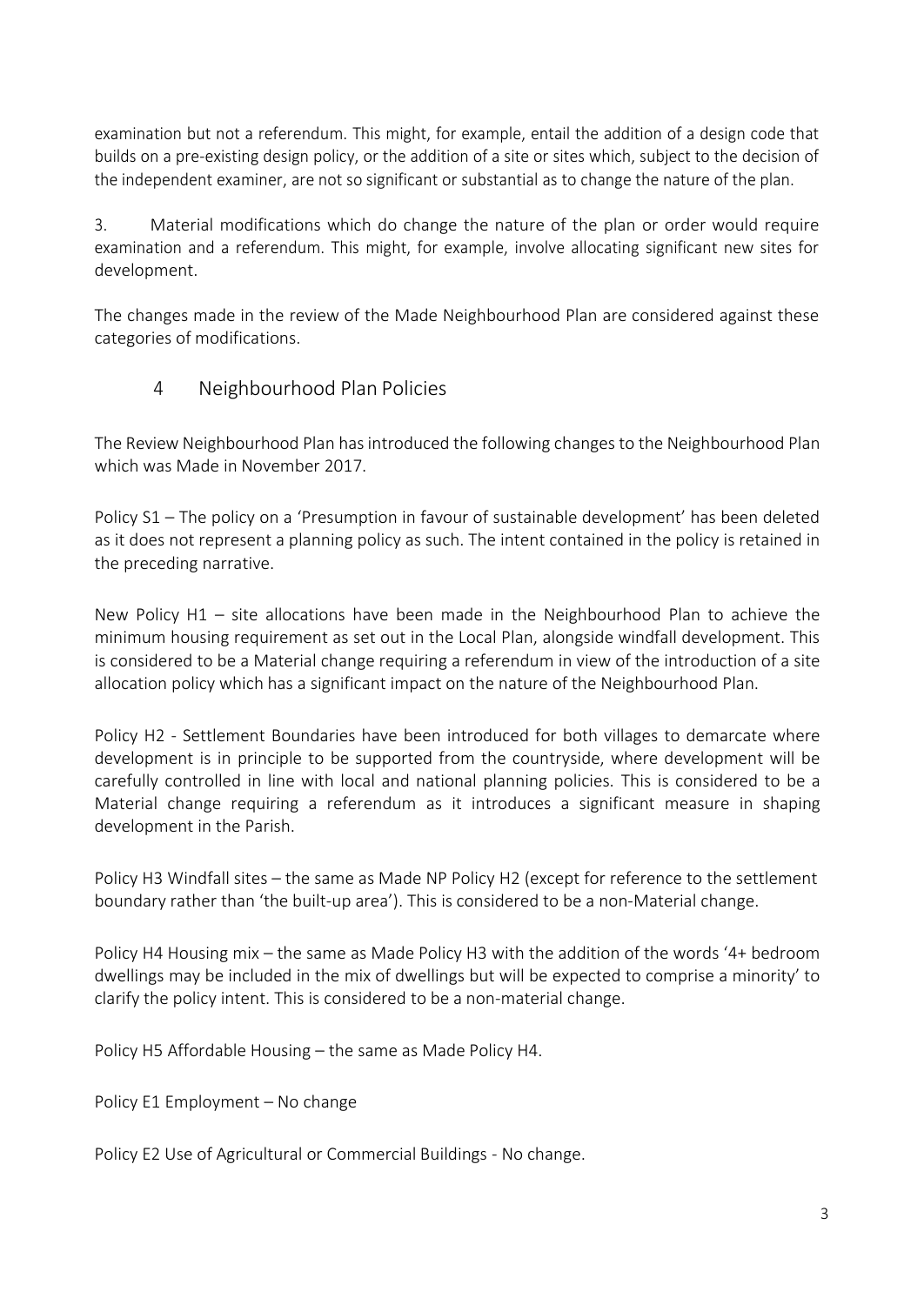Policy E3 Home Working – No change.

Policy E4 – Broadband Infrastructure – no change

Policy CS1 Protecting Key Community Services – No change.

Policy CS2 New of Improved Community Service – No change

Policy DBE1 Protection of the Built Environment: Conservation Areas and Listed Buildings – No change

Policy DBE2 Local Heritage Assets of Historical and Architectural Interest – An additional structure has been added to this list of locally important buildings. This is considered to be a material change not requiring a referendum.

Policy DBE3 Design – No change.

Policy ENV 1 Protection of Local Green Space – an additional site has been added to those designated through the Made Neighbourhood Plan. This is considered to be a Material change requiring a referendum as it introduces an additional site for protection against inappropriate development.

Policy Env 2 Other Environmentally Significant Sites – minor changes to fields covered by this policy to remove a site no longer considered to be environmentally significant. This is considered to be a material change not requiring a referendum as the change is relatively minor.

Policy Env 3 Biodiversity – No change.

Policy Env 4 Trees – No change except for the addition of the word 'historical' which now describes trees of good 'arboricultural, ecological, historical and amenity value. This is considered to be a non-material change.

Policy Env 5 Ridge and Furrow – No change.

Policy Env 6 Area of Separation – No change.

New Policy Env 7 Protection of Important Views – a new policy with an enhanced evidence base and revised set of views following the Examiner's rejection of the previous policy. This is considered to be a Material change not requiring a referendum asit introduces a need to take into account locally important views into planning determinations.

New Policy ENV 8 Electric Vehicles – a policy supporting the provision of electric car charging cabling to promote the delivery of electric vehicles.